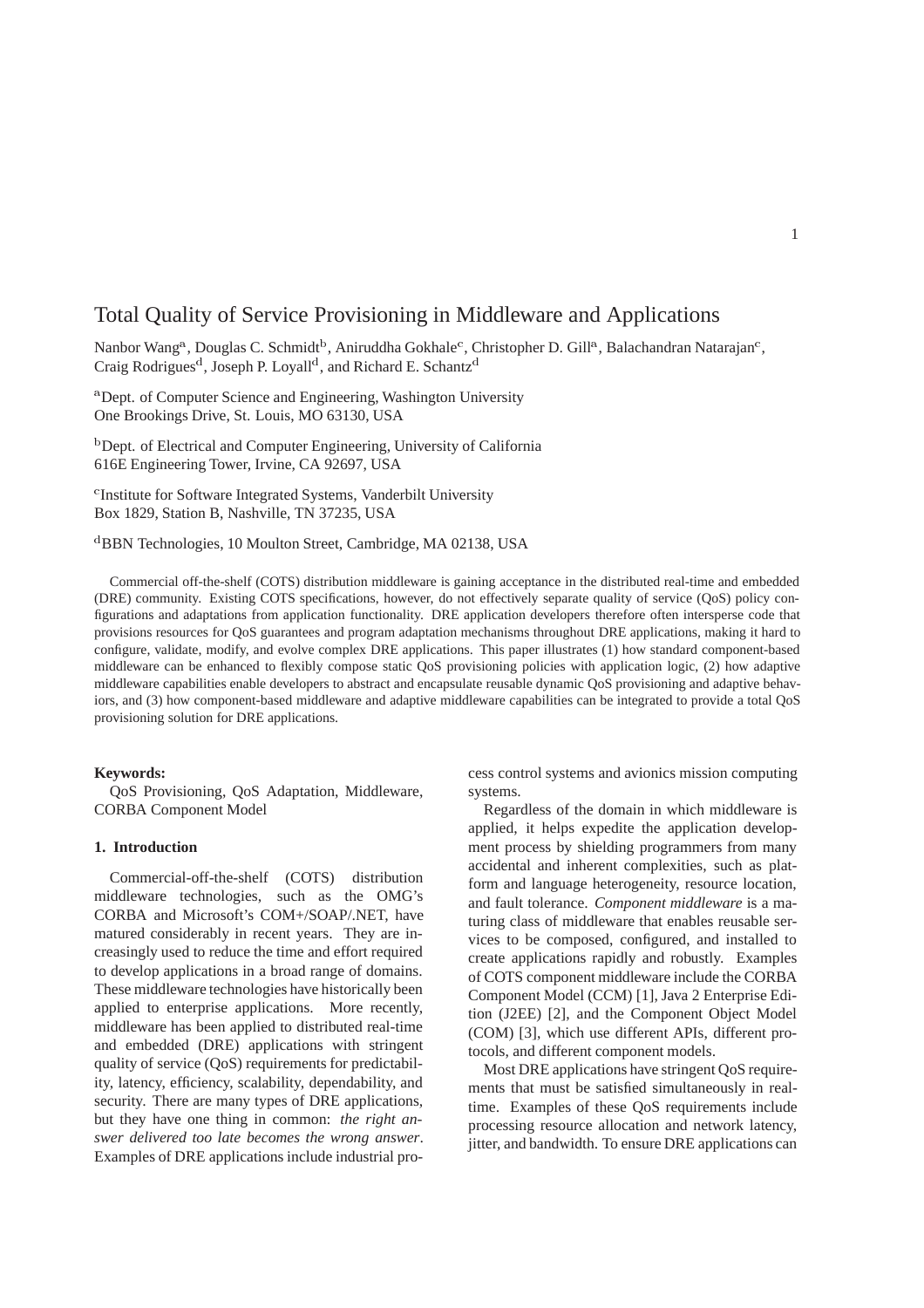achieve their QoS requirements, various types of *QoS provisioning* must be performed to allocate and manage system computing and communication resources end-to-end. QoS provisioning can be performed in the following ways:

- *Statically*, where the amount of resources required to support a particular degree of QoS is pre-configured into an application. Section 4.1 describes the range of QoS resources that can be provisioned statically.
- *Dynamically*, where the amount of resources required are determined and adjusted based on the runtime system status. Section 5.1 describes the range of QoS resources that can be provisioned dynamically.

QoS provisioning in large-scale DRE systems cross-cuts multiple system layers and requires endto-end enforcement. Existing component middleware technologies, such as CCM, J2EE, and .NET, were designed largely for applications with conventional business-oriented QoS requirements, such as data persistence, encryption, and transactional support. They therefore do not enforce the stringent QoS requirements of DRE applications effectively. What is needed is a *QoS-enabled component middleware* that preserves existing support for heterogeneity in standard component middleware, yet also provides multiple dimensions of QoS provisioning and enforcement to meet the end-to-end QoS requirements of DRE applications.

This paper provides the following three contributions toward the study of QoS-enabled component middleware that is essential to the development of large-scale DRE applications: First, we illustrate how enhancements to standard component middleware can simplify the development of DRE applications by composing QoS provisioning policies statically with applications. Our discussion focuses on a QoS-enabled enhancement of the standard CORBA Component Model (CCM) [1] called the *Component-Integrated ACE ORB* (CIAO), which is being developed at Washington University, St. Louis. Second, we describe how dynamic QoS provisioning and adaptation can be addressed using middleware capabilities called *Qoskets*, which are collections of reusable software modules of the Quality Objects (QuO) [4] middleware developed by BBN Technologies. The discussion concentrates on how major elements in QuO

are defined, developed, and used to implement dynamic QoS provision and adaptive behaviors. Finally, we discuss how we integrate CIAO and Qoskets to enable composition of both static QoS provisioning and dynamic adaptive QoS assurance in DRE applications. In particular, we focus on how CIAO uses Qoskets to weave in the software elements to create an integrated QoS-enabled component model that offers a total QoS provisioning solution for DRE applications.

# **2. Component Middleware: A Powerful Approach to Building DRE Applications**

This section presents an overview of component middleware and discusses why conventional component middleware fails to support key QoS provisioning needs of DRE applications.

## **2.1. Overview of Middleware Capabilities**

Middleware is reusable software that resides between applications and underlying operating systems, network protocol stacks, and hardware [5]. Middleware's primary role is to bridge the gap between application programs and the lower-level hardware and software infrastructure, to coordinate how parts of applications are connected and how they interoperate. When implemented properly, middleware helps to shield application developers from low-level platform details, provides standard interfaces with higher level of abstractions to manage system resources, and amortizes development costs through reusable frameworks. By decoupling applicationspecific functionality and logic from the accidental complexities inherent in the infrastructure, middleware enables application developers to concentrate on programming application-specific functionality, rather than wrestling repeatedly with lower-level infrastructure challenges.

### **2.2. Limitations with Object-oriented Middleware**

The Object Management Architecture (OMA) in the CORBA 2.x specification [6] defines an objectoriented middleware standard for building portable distributed applications. The CORBA 2.x specification focuses on *interfaces*, which are contracts between clients and servers that define how clients *view* and *access* object services provided by a server. CORBA is the only COTS middleware that supports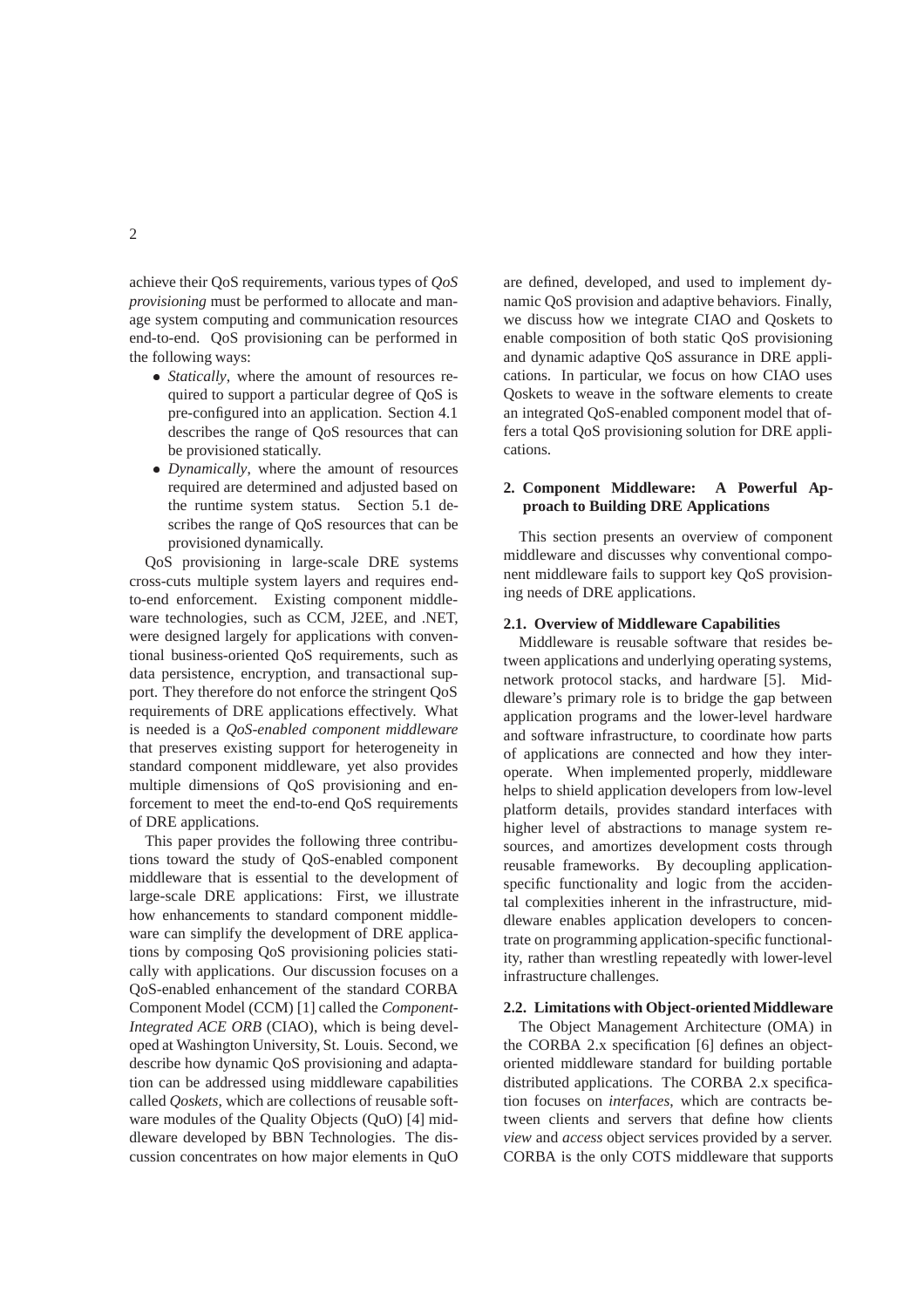multiple languages and has made substantial progress in satisfying the QoS requirements of DRE systems. CORBA has the following limitations however:

**Lack of functional boundaries.** The CORBA 2.x object model treats all interfaces as client/server contracts. This object model does not, however, provide sufficient mechanisms to decouple depencencies among collaborating object implementations. For example, object implementations that depend on other objects need to discover and connect to those objects explicitly. To build complex distributed applications, therefore, application developers need to program the connections among interdependent services. The rather primitive nature of these methods can yield brittle and non-reusable implementations.

**Lack of generic component servers.** CORBA 2.x does not specify a generic *component server* framework to perform common "bookkeeping" work, including initializing the server and its QoS policies, providing common services such as an event service, and managing the runtime environment of each component. The lack of a generic component server standard has led to tightly coupled, *ad-hoc* server implementations, which increase the complexity of software upgrades and reduce the reusability and flexibility of CORBA-based applications.

#### **2.3. Promising Solution: Component Middleware**

In recent years, *component middleware* [7] has emerged to address the limitations with objectoriented middleware outlined above. Component middleware addresses these issues by (1) creating a virtual boundary around application components that interact with each others only through well-defined interfaces and (2) defining the standard mechanisms to compose and execute components in generic component servers. We base our work on the CCM to take advantage of the DRE-related CORBA specifications, such as CORBA Messaging and Real-time CORBA, that enforce and support QoS requirements of DRE systems.

Figure 1 shows an overview of the runtime architecture of the CCM model. *Components* are implementation entities that export a set of interfaces to clients. Components can also express their intent to collaborate with other components by defining *ports* that specify how components interact.

The CCM also defines a *container* mechanism that



Figure 1. **Overview of the CCM Run-time Architecture**

provides a component runtime environment via predefined hooks to control systemic strategies, such as event notification, transaction, and security. Equally important are the standardized component implementation, packaging and deployment tools and mechanisms that abstract and automate component implementations, application compositions, and system deployment. The CCM programming paradigm separates many common concerns of composing and provisioning reusable software components to build an application. This separation of concerns yields the following software development roles: **Component designers**, who define the component features by defining the component interfaces, **Component implementors,** who develop component implementations, **Component packagers**, who package component implementations with their default properties, **Component assemblers**, who select component implementations and compose them into applications, and, **System deployers**, who deploy component assemblies into component servers.

# **2.4. Limitations with Component Middleware for DRE Systems**

Large-scale DRE applications require seamless integration of many hardware and software systems. They also require complicated application provisioning where developers must connect numerous distributed or collocated subsystems together and de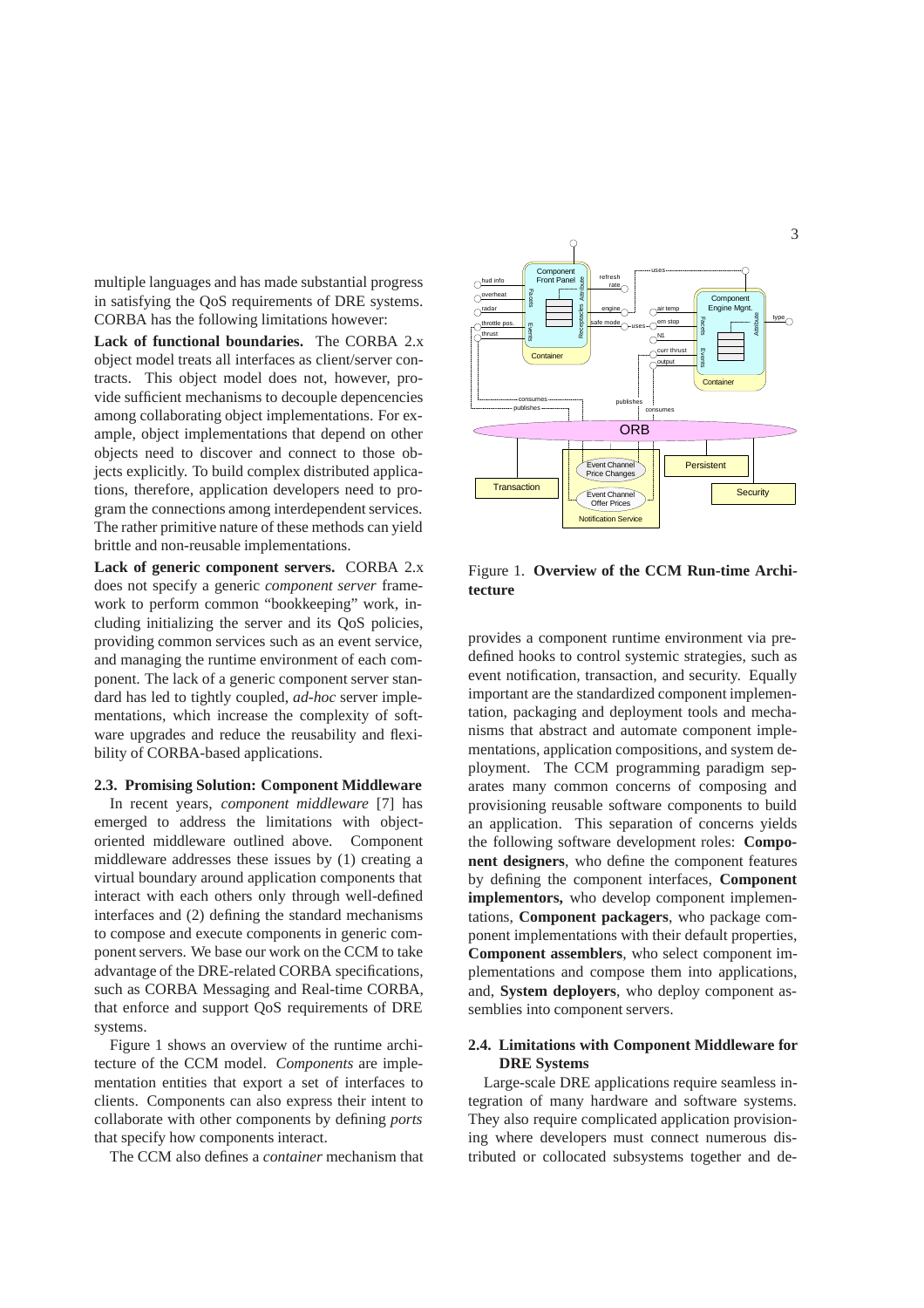fine the functionality of each subsystem. Component middleware can reduce the software development effort for these types of systems by enabling application development through composition. Conventional component middleware frameworks, however, fail to support abstractions for QoS provisioning required by DRE applications and, therefore, force developers to control QoS ensuring mechanisms imperatively in component implementations.

Moreover, many QoS capabilities cannot be implemented solely within a component due to the following limitations:

- QoS provisioning must be done end-to-end, *i.e.*, it needs to be applied to all interacting components. Implementing QoS provisioning logic internally in a component hampers its reusability.
- Certain resources, such as thread pools in Realtime CORBA, can only be provisioned within an execution unit, *i.e.*, a component server. Since component developers often have no *a priori* knowledge about which other components a component implementation will collaborate, the component implementation is not the right level at which to perform QoS provisioning.
- Certain QoS assurance mechanisms, such as configuration of non-multiplexed connections between components, affect component interconnections. Since a reusable component implementation may not know how it will be composed with other components, it is not generally possible for component implementations to perform these types of QoS provisioning in isolation.
- Many QoS provisioning policies and mechanisms require the installation of customized ORB modules to work correctly. However, some of these policies and mechanisms, such as high throughput and low latency, may be inherently incompatible. It is hard for QoS provisioning mechanisms implemented within components to foresee these incompatibilities without knowing the end-to-end QoS requirements *a priori*.

In general, forcing QoS provisioning functionality into a component prematurely commits each implementation to a specific QoS provisioning scenario in a system's lifecycle. This tight coupling defeats one of the key benefits of component models: *separating component functionality from system management*. By creating dependencies between application components and the underlying component framework, component implementations become hard to reuse, particularly in DRE applications with stringent QoS requirements.

# **3. QoS Provisioning and Enforcement for DRE applications**

A key challenge in QoS provisioning is to decouple the reusable, multi-purpose, off-the-shelf, resource management aspects of the middleware from aspects that need customization and tailoring to the specific preferences of the application.



Figure 2. **Decoupling the Functional Path from the Systemic QoS Path**

Based on our experience developing dozens of research and production DRE systems over the past two decades, we have found that it is most effective to separate the programming of QoS concerns along the two dimensions shown in Figure 2 and discussed below:

**Functional paths**, which are flows of information between client and remote server applications. Distributed middleware is responsible to ensure that this information is exchanged efficiently, predictably, scalably, dependably, and securely between remote nodes. The information itself is largely applicationspecific and determined by the functionality being provided (hence the term "functional path").

**QoS systemic paths**, which are responsible for determining how well the functional interactions behave end-to-end with respect to key DRE QoS properties,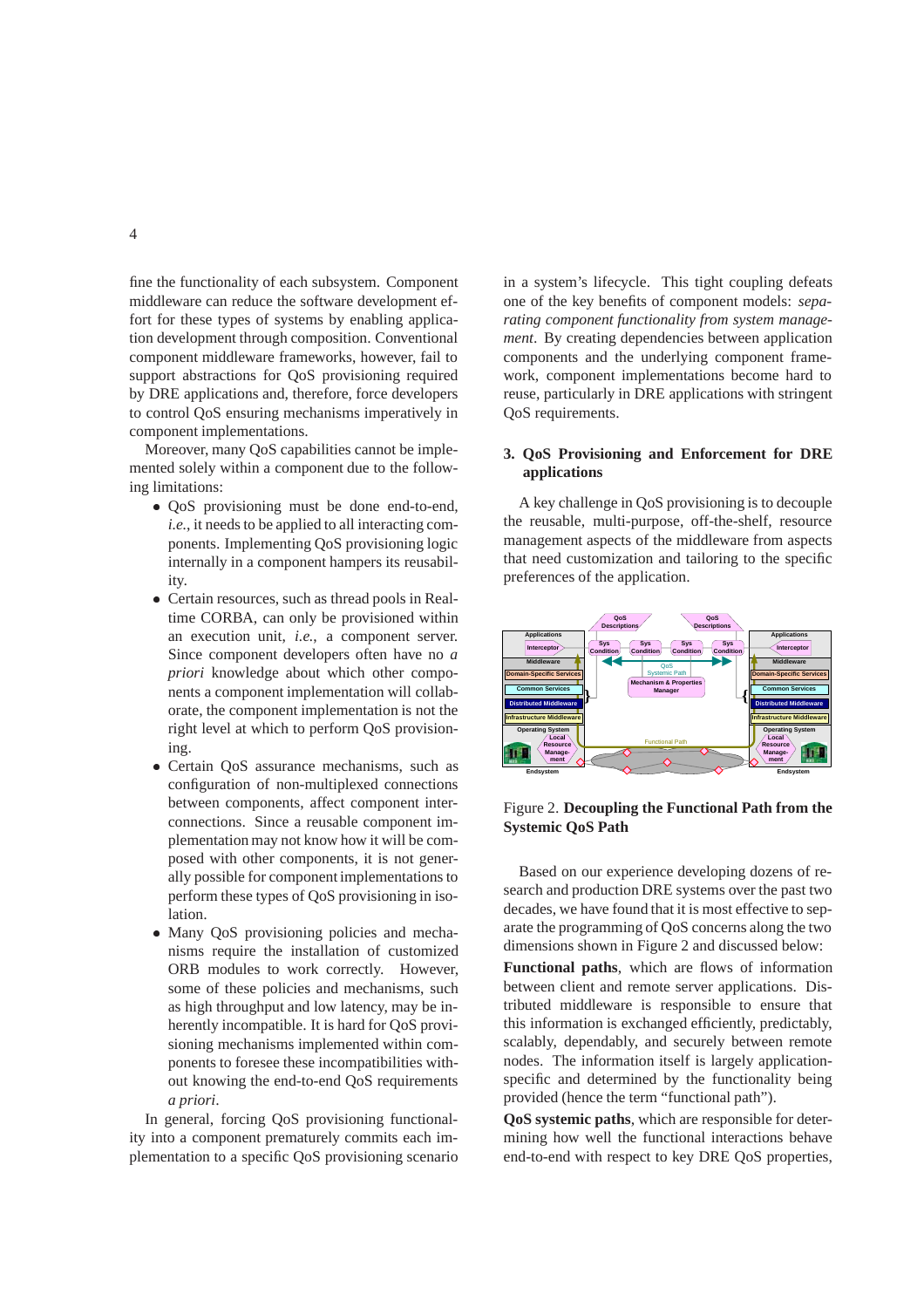such as (1) when, how, and what resources are committed to client/server interactions at multiple levels of distributed systems, (2) the proper application and system behavior if available resources are less than expected, and (3) the failure detection and recovery strategies necessary to meet end-to-end dependability requirements.

In next-generation DRE systems, the middleware – rather than operating systems or networks alone – will be responsible for separating QoS systemic properties from functional application properties and coordinating the QoS of various DRE system and application resources end-to-end. The architecture shown in Figure 2 enables these properties and resources to change independently, *e.g.*, over different distributed system configurations for the same application.

The architecture in Figure 2 assumes that QoS systemic paths will be provisioned by a different set of specialists (such as systems engineers, administrators, operators, and possibly automated computing agents) and tools than those customarily responsible for programming functional paths in DRE systems. Beside the multiple software development roles we previously identified in Section 2.3, QoS-enabled component middleware identifies yet another development role which we term *qosketeer* [4] that is responsible for performing QoS provisioning, such as preallocating CPU resources, reserving network bandwidth/connections, and monitoring/enforcing the proper use of system resources at runtime.

The next 3 sections describe middleware technologies based on the architecture in Figure 2 that we have developed to

- 1. Statically provision QoS resources end-to-end to meet key requirements. Some DRE systems, such as avionics mission computing applications, require strict preallocation of critical resources via static QoS provisioning.
- 2. Monitor and manage the QoS of the end-to-end functional application interactions.
- 3. Enable the adaptive and reflective decisionmaking needed to dynamically provision QoS resources robustly and enforce the QoS requirements of applications in the face of rapidly changing mission requirements and environmental conditions.

#### **4. Static Qos Provisioning and Enforcement**

This section presents an overview of static QoS provisioning and illustrates how static QoS provisioning can be composed into a component-based application.

#### **4.1. Overview of Static QoS Provisioning**

Static QoS provisioning refers to pre-determining the resources needed to satisfy certain QoS requirements and allocating the resources of a system before or during start-up time. Certain applications use static QoS provisioning because they anticipate unchanging demands and require tightly bounded predictability for certain functionality in the systems. In addition, static QoS provisioning is often the simplest solution available.

To address the limitations of existing middleware outlined in Section 2.4, it is necessary to make QoS provisioning policies an integral part of component middleware to decouple QoS provisioning policies from component functionality. This separation of concerns relieves component developers from tangling the code to manage QoS resources with the component implementation. It simplifies QoS provisioning that cross-cut multiple interacting components to ensure proper end-to-end QoS behavior.

More specifically, to provision end-to-end QoS throughout a component middleware system robustly and improve component reusability, the static QoS provisioning specifications should be decoupled from component implementations and specified instead in component composition metadata. For QoS resources that must be allocated globally in an application, component assembly metadata must be expanded to allocate and configure these resources and associate them with component instances or component connections. Moreover, to ensure a component server is equipped with the mechanisms needed to support the provisioned QoS requirements, component assembly metadata should include middleware modules that enable the control and configuration of these resources.

# **4.2. Static QoS Provisioning with CIAO**

Figure 3 shows the key elements of the Component-Integrated ACE ORB (CIAO), which is a QoS-enabled implementation of CCM being developed at Washington University, St. Louis by extending the TAO ORB [8]. TAO is an open-source, high-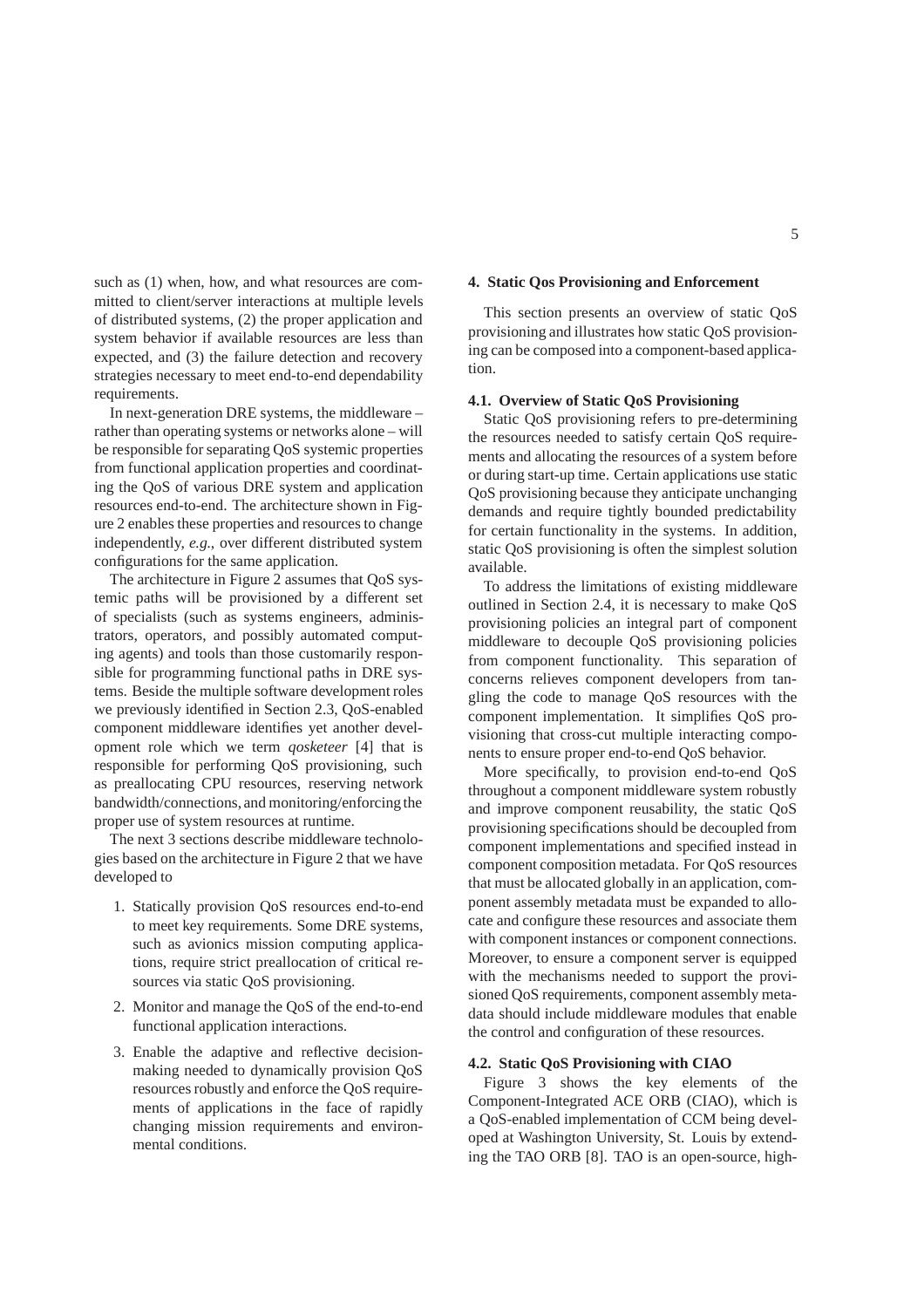

Figure 3. **Key Elements in CIAO**

performance, highly configurable Real-time CORBA ORB that implements key patterns [9] to meet the demanding QoS requirements of distributed systems. CIAO enhances TAO to simplify the development of DRE applications by enabling developers to statically provision QoS policies end-to-end declaratively when assembling a system.

To support the role of the qosketeer, CIAO makes the following extensions to the CCM to support static QoS provisioning:

**Component assembly.** A component assembly describes how components are composed into a system. We extend the notion of component assembly to include server-level QoS provisioning and implementations for required QoS supporting mechanisms. We also extend the assembly descriptor format to allow QoS provisioning at the component-connection level.

**Client configuration aggregates.** We define clientside configuration specifications to configure the client-side ORB for support of various QoS provisioning policies. Clients can then associate with named QoS provisioning policies defined in an aggregate, interact with servers, and provide end-to-end QoS assurance. Client configuration aggregates can be installed into a client ORB transparently in CIAO.

**QoS-aware containers.** They provide the centralized interface for managing provisioned component QoS policies and interacting with QoS assurance mechanisms required by the QoS policies.

**QoS adaptations.** CIAO also supports installation of meta-programming hooks which can be used to perform dynamic QoS provisioning.

To support these capabilities, CIAO extends the CCM packaging and deployment framework so that system developers can specify the necessary features in component assembly descriptors as various policies. These capabilities enable CIAO to statically provision the types of QoS resources outlined in Section 4.1 as follows:

**CPU resources** – These policies specify how to allocate CPU resources when running certain tasks, *e.g.*, priority model of a component instance;

**Communication resources** – These policies specify ways to reserve and allocate communication resources for component connections, *e.g.*, an assembly can request a private connection between two critical components in the system, and reserve bandwidth for the connection using the RSVP protocol;

**Distributed middleware configuration** – These policies specify the required software modules that control the QoS mechanisms for:

- **ORB configurations:** The ORB needs to know how to support the functionality required to enable higher level policies, *e.g.*, installing and configuring customized communication protocol.
- **Meta-programming mechanisms:** Software modules, such as those developed with the QuO Qosket middleware framework, which implement dynamic QoS provisioning and adaptation can be installed statically at system composition time via meta-programming mechanisms, such as smart proxies and interceptors [10].

System developers can use CIAO to decouple QoS provisioning functionality from component implementation and compose these static QoS provisioning requirements via the component assembly into a system at some later point of the development cycle.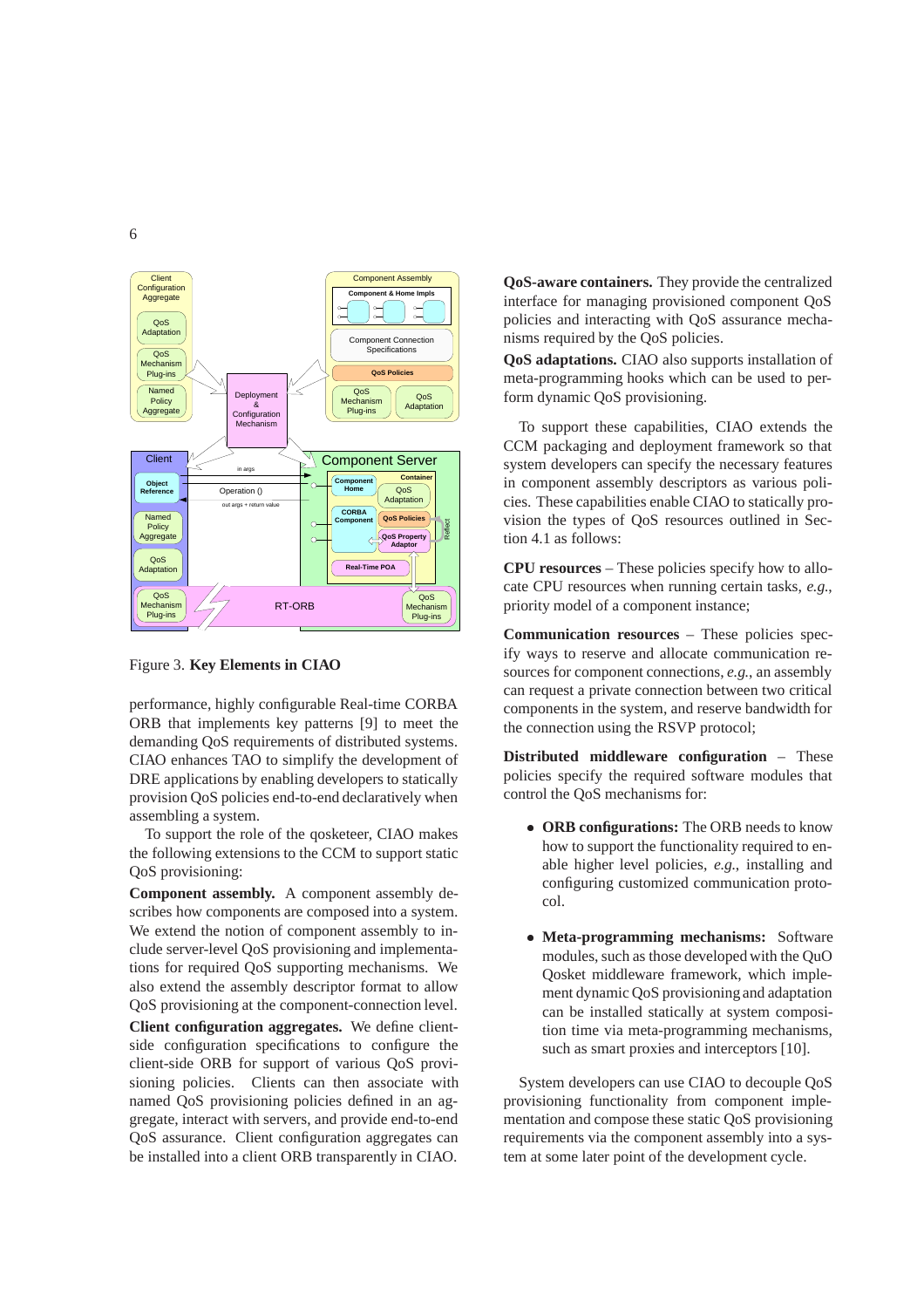#### **5. Dynamic QoS Provisioning and Enforcement**

This section presents an overviews of dynamic QoS provisions and describes how middleware modules are being used to manage dynamic QoS provisioning for applications.

# **5.1. Overview of Dynamic QoS Provisioning**

Dynamic QoS provisioning involves the allocation and management of resources at run-time to satisfy application QoS requirements. Certain events, such as fluctuations in resource availability or changes in QoS requirements, can trigger reevaluation and reallocation of resources. Middleware supporting dynamic QoS provisioning needs to detect changes in available resources and either reallocate resources, or notify the application to *adapt* to the change.

As described in Section 1, conventional middleware tries to isolate an application's functionality behavioral aspects, such as operation invocations, by abstracting these behavioral aspects behind interface interaction semantics. Although it is possible to implement dynamic QoS provisioning functionality in existing applications which use conventional middleware, it requires working around the current structures intended to simplify the development of distributed systems and of often becomes counter productive. *Ad hoc* approaches lead to non-portable code that depends on specific OS features, tangled implementations that are tightly coupled with the application software, and other problems that make it hard to adapt the application to changing requirements. It is therefore essential to separate the functionality of dynamic QoS provisioning from both lower level distribution middleware and application functionality.

Figure 4 illustrates the kinds of dynamic QoS provisioning abstractions and mechanisms that are necessary in large-scale DRE applications:

- 1. A design time formalism to specify the level of service desired by a client, the level of service an object expects to provide, operating regions indicating possible measured QoS, and actions to take when the level of QoS changes.
- 2. A runtime capability to adapt application behavior based upon the current state of QoS in the system.
- 3. A set of interfaces to resources and mechanisms in the protocol infrastructure that need to be



Figure 4. **Examples of Dynamic QoS Provisioning**

measured and controlled dynamically.

#### **5.2. Overview of QuO**

Quality Objects (QuO) [4] is an adaptive middleware framework developed by BBN Technologies that allows the DRE developer to use aspect-oriented software development [11] techniques to separate the concerns of QoS programming from application logic in DRE applications. The QuO framework allows DRE developers to specify (1) their QoS requirements, (2) the system elements that must be monitored and controlled to measure and provide QoS, and (3) the behavior for adapting to QoS variations that occur at runtime.

Figure 4 also illustrates how the elements in QuO support the following dynamic QoS provisioning needs: **Contracts** specify the level of service desired by a client, the level of service an object expects to provide, operating regions indicating possible measured QoS, and actions to take when the level of QoS changes; **Delegates** act as local proxies for remote objects. Each delegate provides an interface similar to that of the remote object stub, but adds locally adaptive behavior based upon the current state of QoS in the system, as measured by the contract, and; **System Condition objects** provide interfaces to resources, mechanisms, and ORBs in the system that need to be measured and controlled by QuO contracts.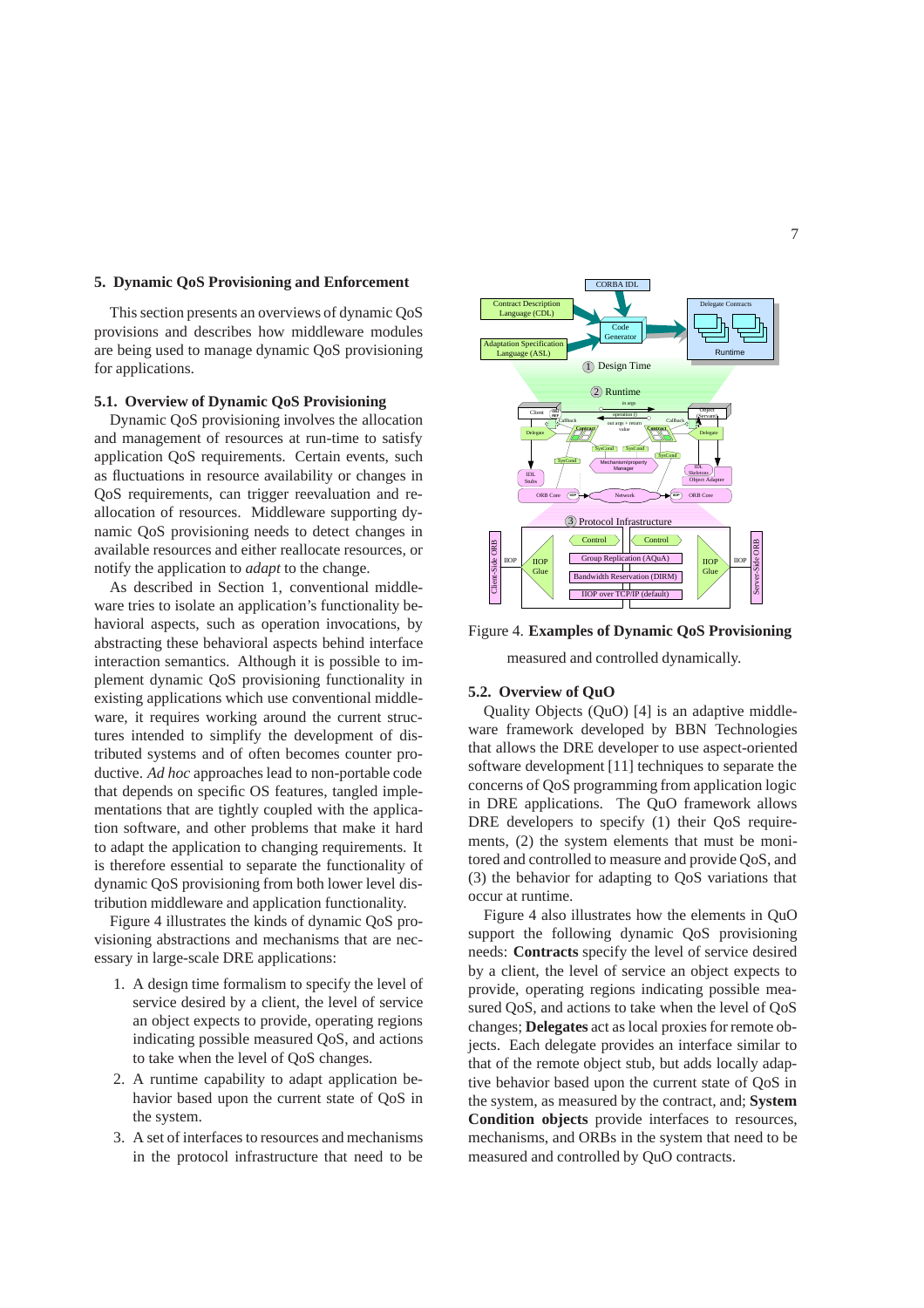QuO applications can also use resource or property managers that manage given QoS resources, such as CPU or bandwidth, or properties, such as availability or security, for a set of QoS-enabled server objects on behalf of the QuO clients using those server objects. In some cases, managed properties require mechanisms at lower levels in the protocol stack, such as replication or access control. QuO provides a gateway mechanism [12] that enables special-purpose transport protocols and adaptation below the ORB.

For more information about the QuO adaptive middleware, see [4,12–14].

# **5.3. Qoskets: QuO Support for Reusing Systemic Behavior**

One goal of QuO is to separate the role of the systemic QoS programmer from that of an application programmer. A complementary goal of this separation of programming roles is that systemic behaviors can be encapsulated into reusable units that are not only developed separately from the applications that use them, but that can be reused by selecting, customizing, and binding them to an application program. To support this goal, we have defined *Qoskets*[15] as a unit of encapsulation and reuse of systemic behavior in QuO applications. Qoskets encapsulate the following systemic QoS aspects:

- **Adaptation policies**, as expressed in QuO contracts
- **Measurement and control**, as defined by system condition objects and callback objects
- **Adaptive behaviors**, as defined by Adaptation Specification Language (ASL) specifications.
- **QoS implementation**, as defined by Qosket methods.

As shown in Figure 5, a Qosket is a collection of the interfaces, contracts, system condition objects, callback objects, unspecialized adaptive behavior, and implementation code associated with a reusable piece of systemic behavior.

#### **6. Total QoS provisioning via CIAO and Qoskets**

As discussed in Section 5.3, Qoskets provide abstractions for dynamic QoS provisioning and adaptive behaviors. However, the current implementation of Qoskets in QuO requires application developers to modify their application code manually to "plug in"



# Figure 5. **Qoskets Encapsulate QuO Objects into Reusable Behaviors**

the behavior into existing applications. Instead of retrofitting DRE applications to use Qosket specific interfaces, it would be more desirable to use existing and emerging COTS component technologies and standards to encapsulate QoS management.

Conversely, although CIAO allows system developers to compose static QoS provisioning, adaptation behaviors, and middleware support for QoS resources allocating and managing mechanisms into DRE applications transparently as depicted in Section 4.2, CIAO does not provide an abstraction to model, define, and specify dynamic QoS provisioning. We can take advantage of CIAO's capability to transparently configure Qoskets into component servers and provide an integrated QoS provisioning solution, which enables the composition of both static and dynamic QoS provisioning into DRE applications.

The static QoS provisioning mechanisms of CIAO enables the composition of Qoskets into applications as part of component assemblies. As shown in Fig-



Figure 6. **Composing a Qosket using CIAO**

ure 6, CIAO installs a Qosket using the following mechanisms: